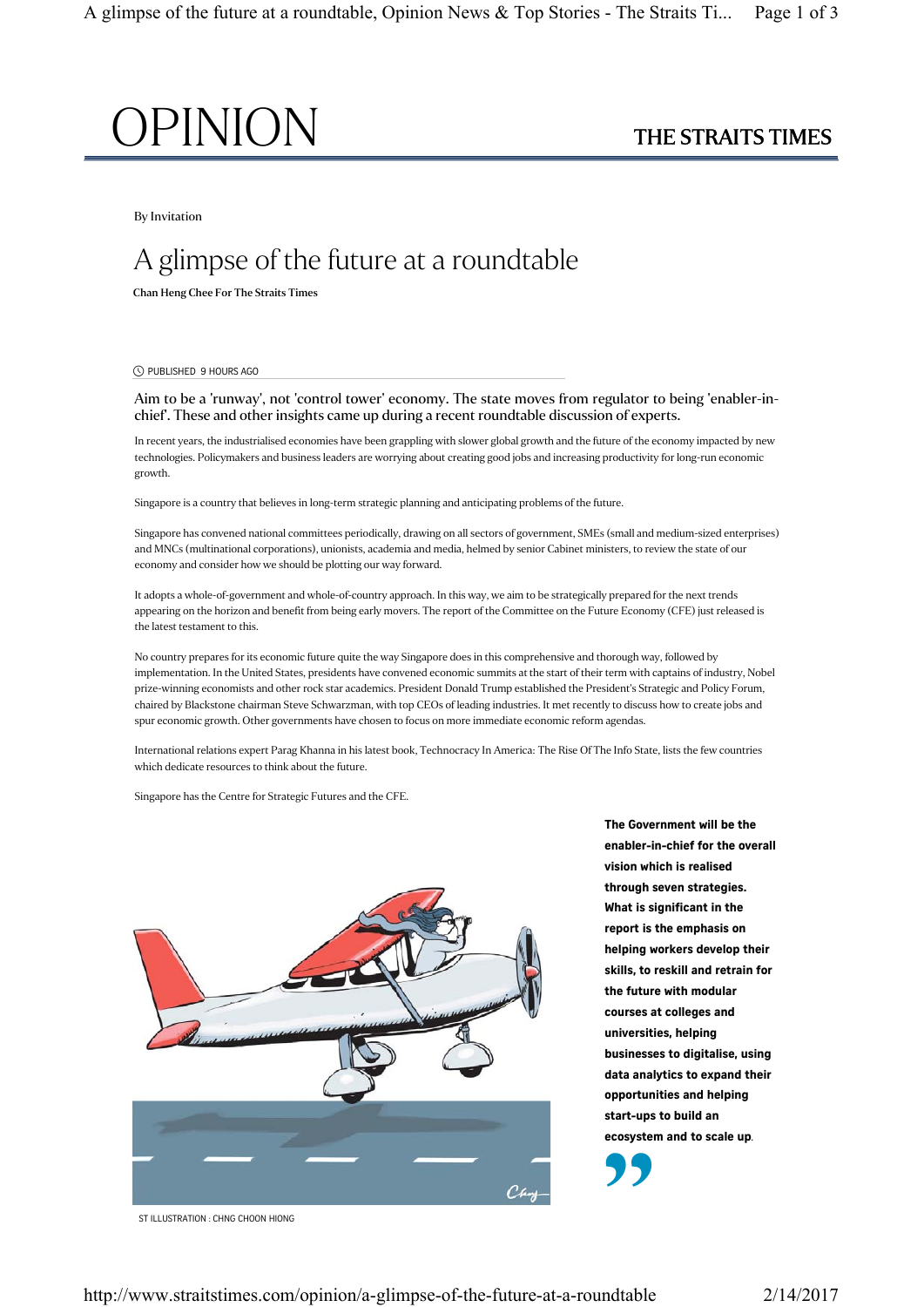Sweden appointed a Minister of the Future from 2014 to 2016, South Korea has a Minister of Science, ICT and Future Planning, Finland, a Committee for the Future and the United Arab Emirates appointed a Minister of Cabinet Affairs and the Future.

Working on the same issues, the Lee Kuan Yew Centre for Innovative Cities in the Singapore University of Technology and Design (SUTD) last month brought together a number of experts from North America and Europe, high-level policymakers in government and business to a roundtable on The Future Of The Economy. This timely meeting had the advantage of harvesting comparative perspectives on how others think about common issues and their solutions.

So how are we to think about the future economy and what problems do we look out for? Here are some of my observations, as the person who moderated the roundtable.

Minister for Education (Higher Education and Skills) Ong Ye Kung opened the roundtable on a positive note, itself a refreshing change as most discussions on the future of the economy tend to be gloomy.

Singapore starts from a position of strength. It was and is a natural thriving hub. There is no reason, he argued, why we should not be able to maintain this position. Singapore has been doing the right things. Productivity and credit schemes have been established, and SkillsFuture was introduced to train the workforce and assist in the upgrading of workers. Now we must tap into the region and inculcate in the young a more meaningful engagement with the world.

He spoke of a necessary culture change required, a cultural shift in which the society moves from "honouring scholars" to "honouring entrepreneurs", a change that must begin with parents. The new economy will no longer be a "control tower economy" but a " runway economy", where everyone will play and take the lead. He stressed that at the heart of the CFE was the principle of inclusive growth.

Three messages came through at the roundtable reflecting the global debate.

First, how to think about the future of work and the impact of automation. Second, the concern with inclusive growth and inequality, and third, the role of government in the future economy.

## AUTOMATION AND THE FUTURE OF WORK

On automation and its impact on jobs, instead of focusing on jobs , we were urged to look at activities, tasks and capabilities. Activities are easier to automate, but capabilities less so, such as sensing, reasoning and generating new ideas. Only a small number of jobs can be automated.

A McKinsey report suggested that 5 per cent of the jobs could be 100 per cent automated while 60 per cent could be 30 per cent automated. But even if the technology were there, would businesses or governments adopt it? Technological progress is only one of the factors. Other considerations, such as costs, labour markets, social attitudes, regulation and economic challenges, could affect the pace of automation.

Some jobs would disappear, but new jobs would be created and the new jobs could well bring back more traditional jobs. Microsoft created 120,000 service jobs, 80,000 teachers, doctors and architects.

It was also suggested that to cope with the new changes, mindset shifts must take place. Instead of focusing on content mastering, we must shift to continuous learning, from academic qualifications to skills training, from learn and earn to learn, earn and learn, from creativity and empathy to information and data awareness. This shift can happen only if schools, employers, students, teachers and parents change as well.

David Weil of Boston University and a former official in the Obama Labouwr Department drew attention to a phenomenon affecting employment in the U S which could hold lessons for Singapore. Because capital markets push industries to focus on core competencies, outsourcing and subcontracting is the result. Subcontracting begets subcontracting. This has substantially transformed industries and changed the employment relationship. The employment relationship is fissured.

What results could be higher non-compliance in work standards and work injury, absence of pensions, health coverage as well as training, in other words, a workforce population that will be in need of greater forms of support and protection down the line.

#### **INCLUSIVE GROWTH**

The second message was concern with inequality or the difficulties of achieving inclusive growth. According to Jonathan Woetzel of McKinsey, 60 per cent of households in Organisation for Economic Cooperation and Development countries have seen their household incomes stagnate or shrink over the last seven years. Quoting Unctad (the United Nations Conference on Trade and Development), Robert Wade from the London School of Economics said in 1984 , 62 per cent of world income accrued to labour while in 2011, only 54 per cent went to labour. And in the United States and Europe, where there is concern that jobs have been lost due to rapid technological change and globalisation, introducing a basic income has been mooted. This notion is supported by both the right and the left of the political spectrum but for different reasons. The right, and this was proposed by Milton Friedman earlier, sees the introduction of a basic income supplanting all other benefits.

This is totally rejected on the left. So while it has been discussed, there is no appetite for a basic income.

### **ROLE OF GOVERNMENT**

Finally, on the role of the government in the future economy: In the context of rapid change, the experts see governments providing services and infrastructure, helping to bring about the cultural changes surrounding innovation and entrepreneurship, strengthening competitiveness , writing the rules of the economic game such as regulations, and intervening on redistribution and fairness.

There should be an awareness of the need for balance between government regulation and organisation creation.

The roundtable was not meant to provide a commentary on the CFE report.

It was held earlier, but it is interesting to read the report in the light of the thoughtful wide-ranging discussions.

The report presented last week by CFE chair, Finance Minister Heng Swee Keat, and co -chair, Minister for Trade and Industry (Industry) S. Iswaran, emphasised a commitment to openness and connectivity to the world to counter anti-globalisation sentiments, and the need to go regional and think Asean because the timing is right.